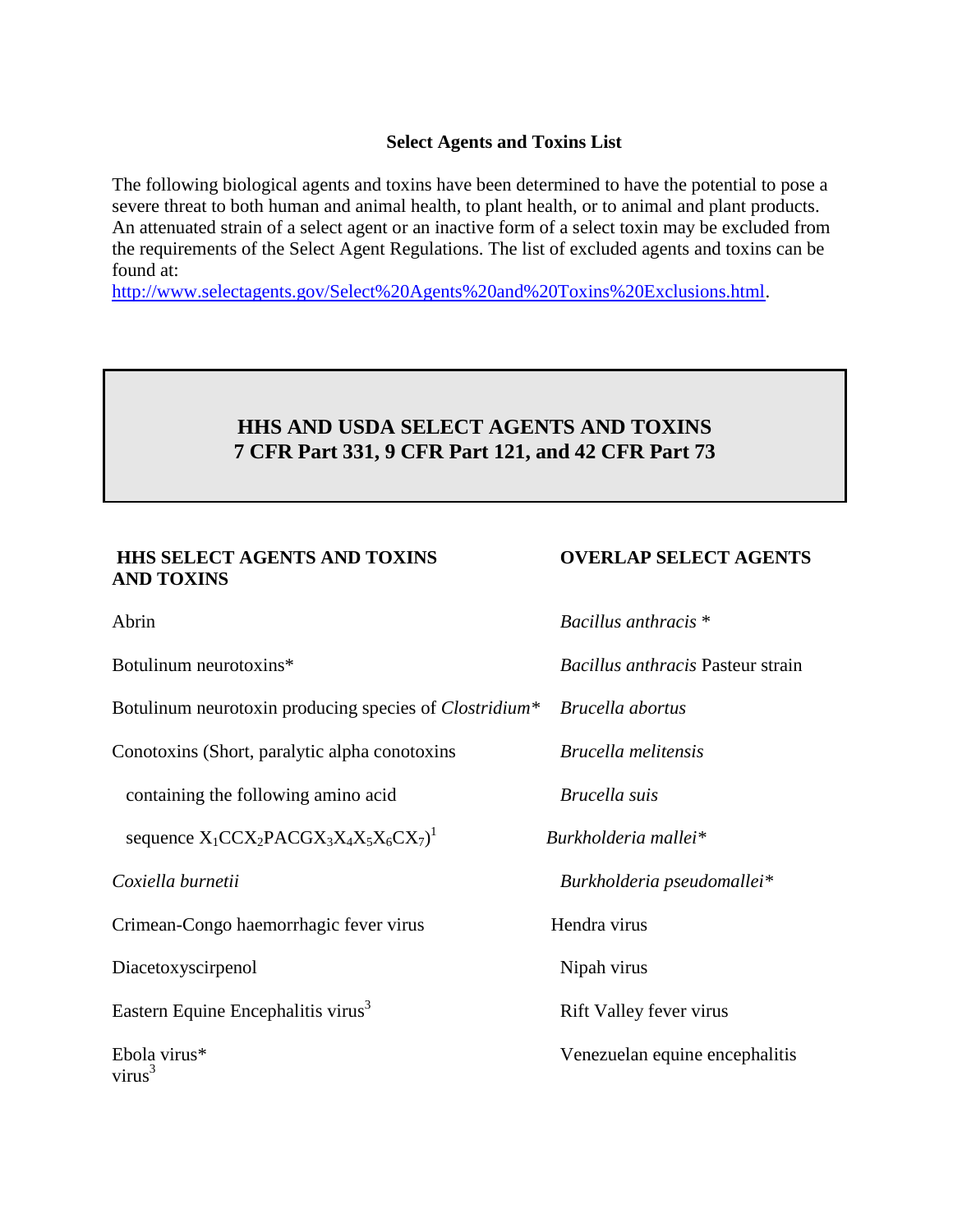# *Francisella tularensis\**

Lassa fever virus

Lujo virus

# **USDA SELECT AGENTS AND TOXINS**

| Marburg virus*                                                     | African horse sickness virus           |
|--------------------------------------------------------------------|----------------------------------------|
| Monkeypox virus <sup>3</sup>                                       | African swine fever virus              |
| Reconstructed replication competent forms of the 1918              | Avian influenza virus <sup>3</sup>     |
| pandemic influenza virus containing any portion of the             | Classical swine fever virus            |
| coding regions of all eight gene segments (Reconstructed<br>virus* | Foot-and-mouth disease                 |
| 1918 Influenza virus)                                              | Goat pox virus                         |
| Ricin                                                              | Lumpy skin disease virus               |
| Rickettsia prowazekii                                              | Mycoplasma capricolum <sup>3</sup>     |
| SARS-associated coronavirus (SARS-CoV)                             | Mycoplasma mycoides <sup>3</sup>       |
| Saxitoxin                                                          | Newcastle disease virus <sup>2,3</sup> |
| South American Haemorrhagic Fever viruses:                         | Peste des petits ruminants virus       |
| Chapare                                                            | Rinderpest virus*                      |
| Guanarito                                                          | Sheep pox virus                        |
| Junin                                                              | Swine vesicular disease virus          |
| Machupo                                                            |                                        |
| Sabia                                                              |                                        |
|                                                                    |                                        |

Staphylococcal enterotoxins A,B,C,D,E subtypes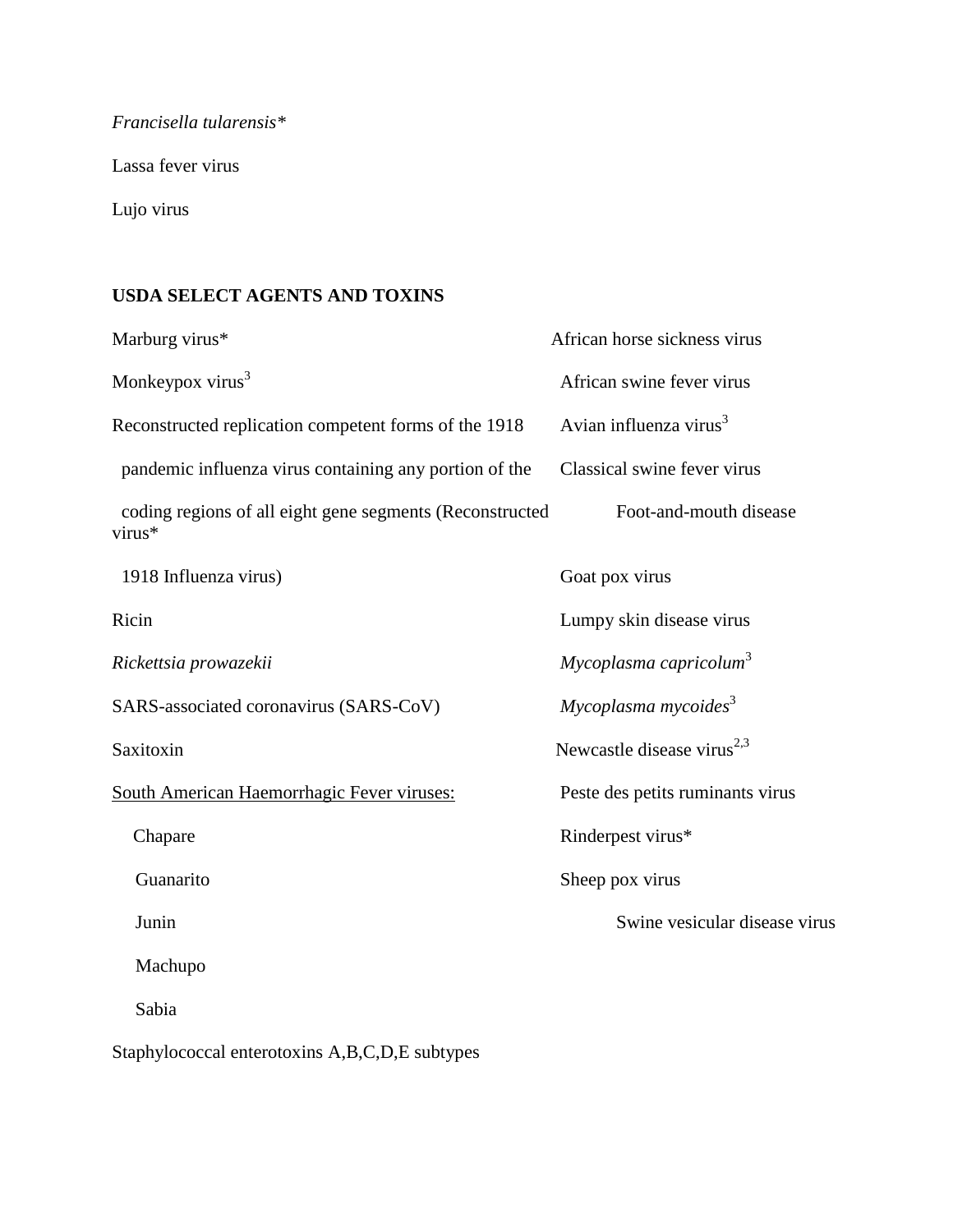### **USDA PLANT PROTECTION AND QUARANTINE (PPQ)**

*(Peronosclerospora*

Tick-borne encephalitis complex (flavi) viruses: *sacchari)*

*Pyrenochaeta glycines)*

Kyasanur Forest disease virus *Rathayibacter toxicus*

Omsk hemorrhagic fever virus *Sclerophthora rayssiae* 

Variola major virus (Smallpox virus)\* *Synchytrium endobioticum*

Variola minor virus (Alastrim)\* *Xanthomonas oryzae*

*Yersinia pestis\**

\*Denotes Tier 1 Agent

1 C = Cysteine residues are all present as disulfides, with the 1st and 3rd Cysteine, and the 2nd and 4th Cysteine forming specific disulfide bridges; The consensus sequence includes known toxins α-MI and α-GI (shown above) as well as α-GIA, Ac1.1a, α-CnIA, α-CnIB;  $X1 = any$ amino acid(s) or Des-X;  $X2 =$  Asparagine or Histidine; P = Proline; A = Alanine; G = Glycine;  $X3 =$  Arginine or Lysine;  $X4 =$  Asparagine, Histidine, Lysine, Arginine, Tyrosine, Phenylalanine or Tryptophan;  $X5 = Tyrosine$ , Phenylalanine, or Tryptophan;  $X6 =$  Serine, Threonine, Glutamate, Aspartate, Glutamine, or Asparagine;  $X7 = Any$  amino acid(s) or Des X and; "Des  $X$ " = "an amino acid does not have to be present at this position." For example if a peptide sequence were XCCHPA then the related peptide CCHPA would be designated as Des-X.

2 A virulent Newcastle disease virus (avian paramyxovirus serotype 2) has an intracerebral pathogenicity index in day-old chicks (Gallus gallus) of 0.7 or greater or has an amino acid sequence at the fusion (F) protein cleavage site that is consistent with virulent strains of Newcastle disease virus. A failure to detect a cleavage site that is consistent with virulent strains does not confirm the absence of a virulent virus.

3 Select agents that meet any of the following criteria are excluded from the requirements of this part: Any low pathogenic strains of avian influenza virus, South American genotype of eastern equine encephalitis virus , west African clade of Monkeypox viruses, any strain of Newcastle

### T-2 toxin **SELECT AGENTS AND TOXINS**

Tetrodotoxin *Peronosclerospora philippinensis* 

Far Eastern subtype *Phoma glycinicola (formerly* 

Siberian subtype *Ralstonia solanacearum*